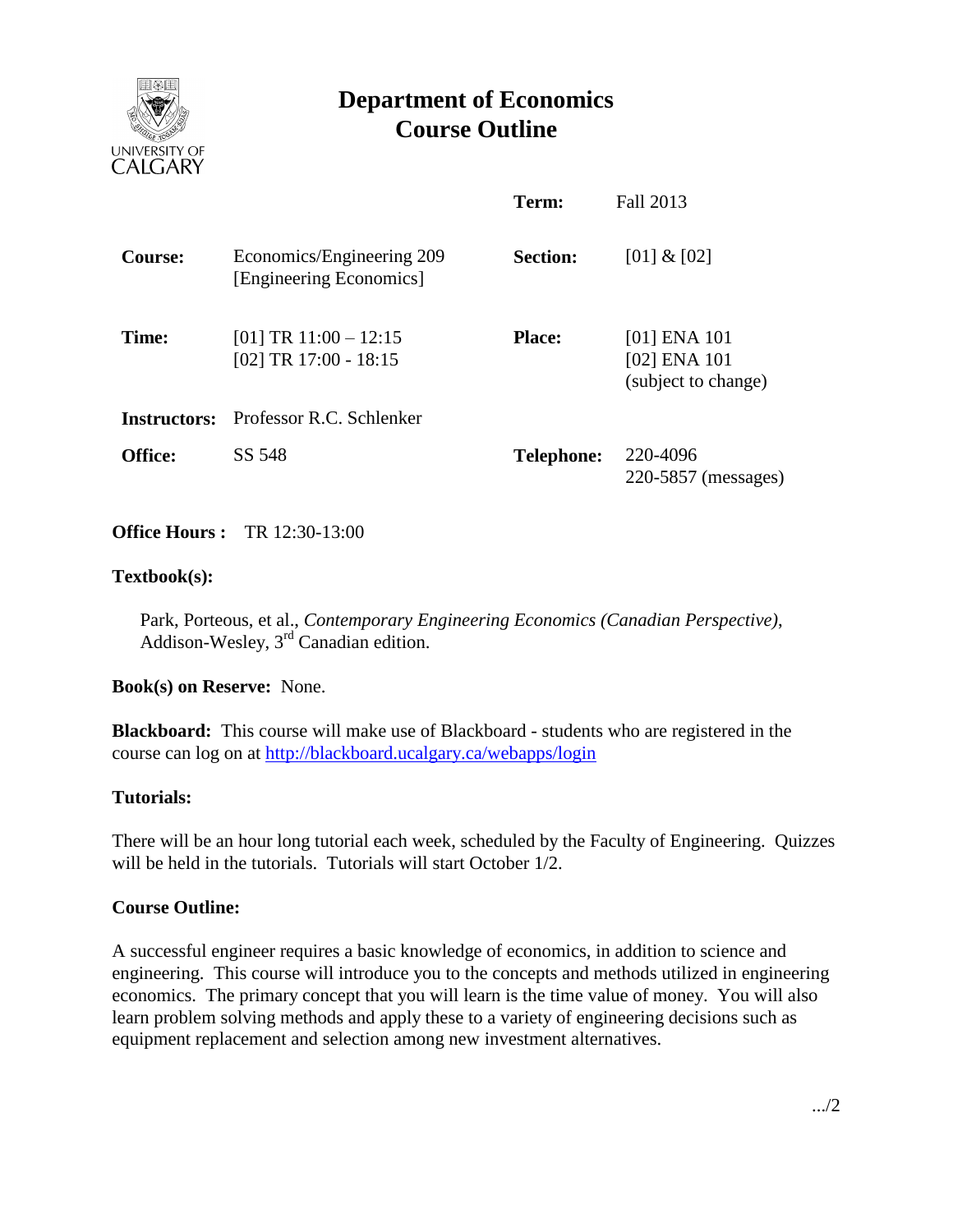### **Outline of Topics and Textbook References:**

- 1. Introductory Micro and Macroeconomics Chapter 1, 2 and lecture notes
- 2. Interest and the Value of Money over Time Chapters 3 and 4
- 3. Project Evaluation Chapters 5 and 6
- 4. Public Sector Projects Chapter 13
- 5. Analysis of Uncertainty and Risk Chapter 15
- 6. Depreciation and Taxation Chapters 8, 9 and 10
- 7. Inflation Chapter 14
- 8. Replacement Analysis Chapter 11

The basic lecture notes for Topic 1 (without graphs) appear under Course Documents in Blackboard. It is expected that students will have a copy of these notes with them in lectures and lectures will proceed at a speed that is consistent with this expectation. Any graphs and additional notes that students may wish to take down can be added to the notes from Blackboard.

## **Grade Determination and Final Examination Details:**

| 7 quizzes (best 6 counted) | 20% | (Oct 1/2, 8/9, 15/16,              |
|----------------------------|-----|------------------------------------|
|                            |     | Nov 5/6, 19/20, 26/27, Dec $3/4$ ) |
| Midterm Examination        | 30% | (October 22: 17:00-18:15)          |
| Final Examination          | 50% | (December 9-19)                    |

- 1. Quizzes 1, 2 and 3 will consist of multiple choice questions. Quizzes 4-7 will consist of numerical problems. Quizzes will be held in tutorials.
- 2. The Midterm Examination will consist of multiple choice questions.
- 3. The final examination will last two hours, will be scheduled by the Registrar and held in a Gymnasium. The final examination will consist of numerical problems.
- 4. A non-programmable calculator may be used in the quizzes and examinations.

Tests and final exams are marked on a numerical (percentage) basis, then converted to letter grades. The course grade is then calculated using the weights indicated above. As a guide to determining standing, these letter grade equivalences will generally apply:

| $A+$         | 98-100 | в           | 75-79 | $\mathbf C$    | $60-62$ |
|--------------|--------|-------------|-------|----------------|---------|
| $\mathsf{A}$ | 90-97  | $B-$        | 70-74 | $1) +$         | 55-59   |
| $A -$        | 85-89  | $($ +       | 67-69 | $\blacksquare$ | 50-54   |
| $B+$         | 80-84  | $\mathbf C$ | 63-66 | н              | $0-49$  |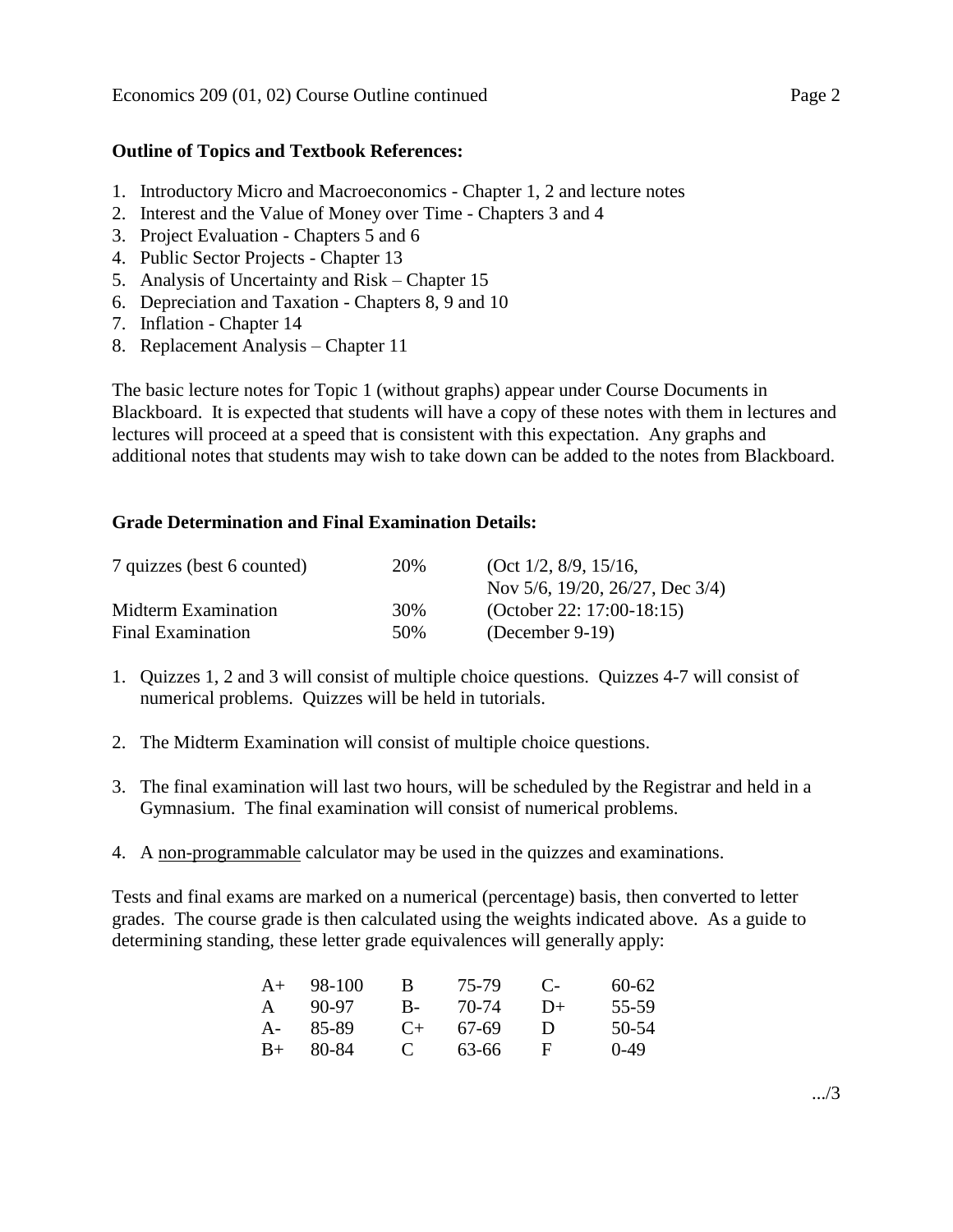### **Notes:**

- 1. A passing grade on any particular component of the course is not required for a student to pass the course as a whole.
- 2. Students should be aware that generally no "make-up" exams will be given. Any student who finds it necessary to miss an examination or quiz must notify the instructor in advance and produce a valid medical certificate or other required documentation in order to have the weighting moved to the final examination. Note that deferred final examinations do not have to cover the same material or have the same format as the regular final examination.
- 3. Practice questions will be assigned. Students are not required to hand these in, but it is highly recommended that they be completed. Many practice questions are from the textbook. Answers to assigned practice questions from the textbook can be found under Course Documents in Blackboard. Answers to other practice questions and quizzes related to project evaluation from previous semesters can be found on Blackboard.
- 4. Students should be aware of the academic regulations outlined in The University of Calgary Calendar.
- **5. The use of cell phones for any purpose in class is prohibited. Computers may be used for note-taking purposes only.**
- 6. Students seeking reappraisal of a piece of graded term work should discuss their work with the instructor *within fifteen days* of work being returned to class. However, the earliest that grades will be discussed will be two days after the return of a quiz or examination.
- 7. Students will be responsible for all material listed on the course outline, regardless of whether or not the material has been covered in class, unless the instructor notifies the class that the material will not be covered.
- 8. Please note that the following types of emails will receive no response: emails not addressed to anyone in particular; emails where the recipient's name is not spelled correctly; anonymous emails; emails in which the sender has not identified which course and section he/she is taking; and, emails involving questions that are specifically addressed on the course outline.
- 9. It is the student's responsibility to request academic accommodations. If you are a student with a documented disability who may require academic accommodation and have not registered with the Disability Resource Centre, please contact their office at 220-8237. Students who have not registered with the Disability Resource Centre are not eligible for formal academic accommodation. You are also required to discuss your needs with your instructor no later than fourteen (14) days after the start of this course.